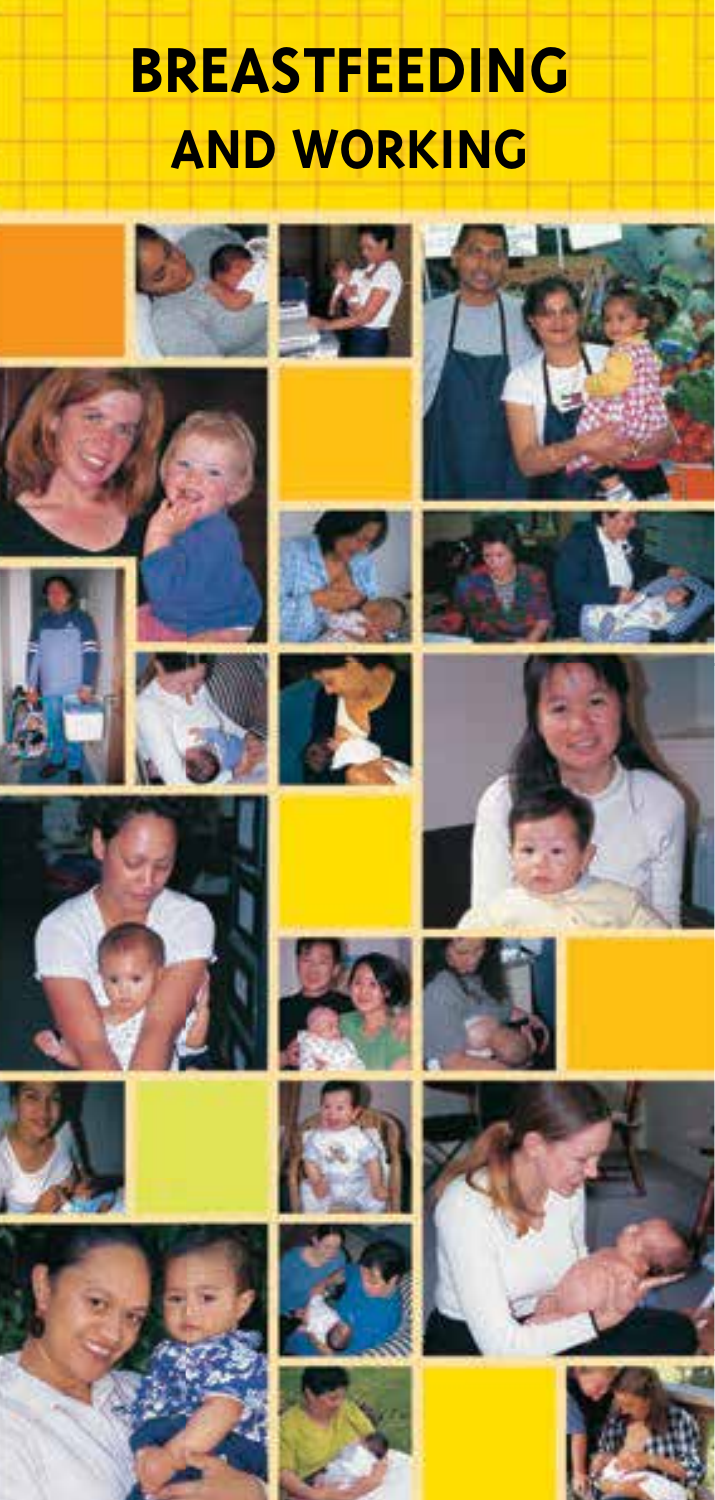# **BENEFITS OF BREASTFEEDING**

If you're returning to work – or study – after having a baby, continuing to breastfeed is:

#### **best for your baby**

 $\hat{x}$  Breast milk – all that your baby needs to eat and drink for about the first 6 months

 $\hat{x}$  Breast milk – still important for your baby when you introduce solid foods at around 6 months. If possible, keep breastfeeding until your baby is 12 months or older

✩ Breastfeeding – means a healthier baby – fewer colds, tummy bugs, chest infections and allergies

✩ Breastfeeding – helps you and the baby form a close bond. This bond is needed for emotional well-being throughout your baby's life.

#### **best for you**

- ✩ You know you're doing something special for your baby.
- ✩ It saves time preparing formula.
- ✩ It saves money.
- ✩ You're less likely to get breast or ovarian cancer.
- ✩ You're less likely to have hip fractures when you're older.

#### **best for your employer**

- ✩ You'll have less time off with a sick baby.
- ✩ You'll work better knowing that your child is getting the best start.
- ✩ Your workplace will be known as family-friendly.



IT USUALLY TAKES ABOUT 6–8 WEEKS TO ESTABLISH BREASTFEEDING PROPERLY AND BUILD UP A GOOD MILK SUPPLY – DELAY GOING BACK TO WORK AS LONG AS YOU CAN. MAYBE YOU COULD GO BACK TO WORK GRADUALLY – BY JOB SHARING OR WORKING PART TIME FOR A WHILE.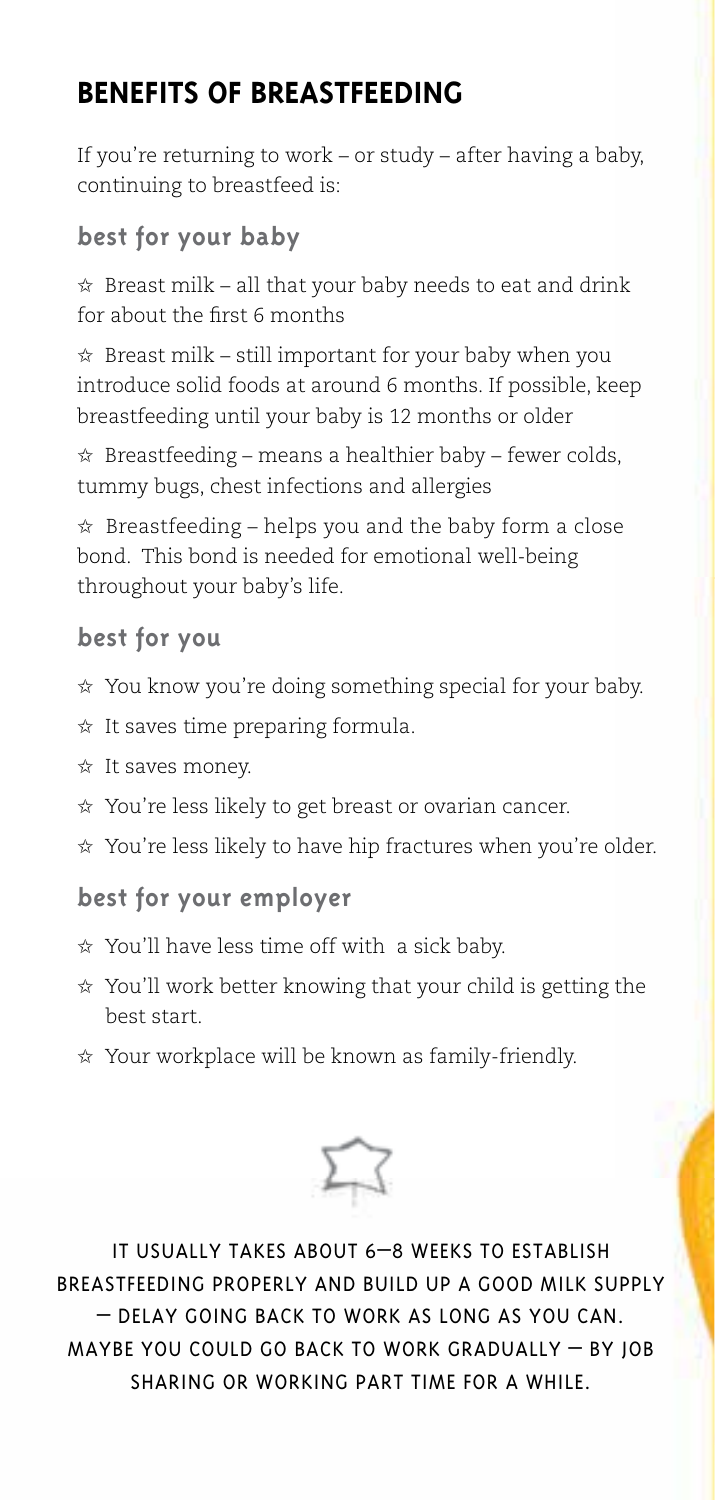#### **BREASTFEEDING AND WORKING OPTIONS**

**You work from home (breastfeed when the baby needs it) at work at work**  *at work it Your baby* 

**You work outside your home** 

*You take the baby with you* **work) <b>***Your baby Your baby Work* **to work (you may want somewhere private to breastfeed)** 

BABY WITH YOU FOR FEEDING BABY WITH YOUR EXPRESSED BREAST MILK

SOMEONE ELSE FEEDS YOUR BABY

**Your baby is at a childcare centre (you may need breaks to express milk at work)** 

**Your baby is with a caregiver** 

**is with a caregiver – family member or nanny (you may need breaks to express milk at** 

**You go to the baby to breastfeed (you'll need transport and regular breaks)** 

**A caregiver brings the baby to you to breastfeed (you may want some where private for this)** 

**Your baby is at a child care centre at or near your workplace – you breastfeed there (you'll need regular breaks)** 

Some mothers have another breastfeeding mother feed their baby while they're at work. It is important that all breastfeeding mothers are healthy. There is a small risk that hepatitis B, hepatitis C and HIV can be passed on to a baby through breast milk. Get advice from one of the places on the back of this pamphlet if you're thinking about doing this.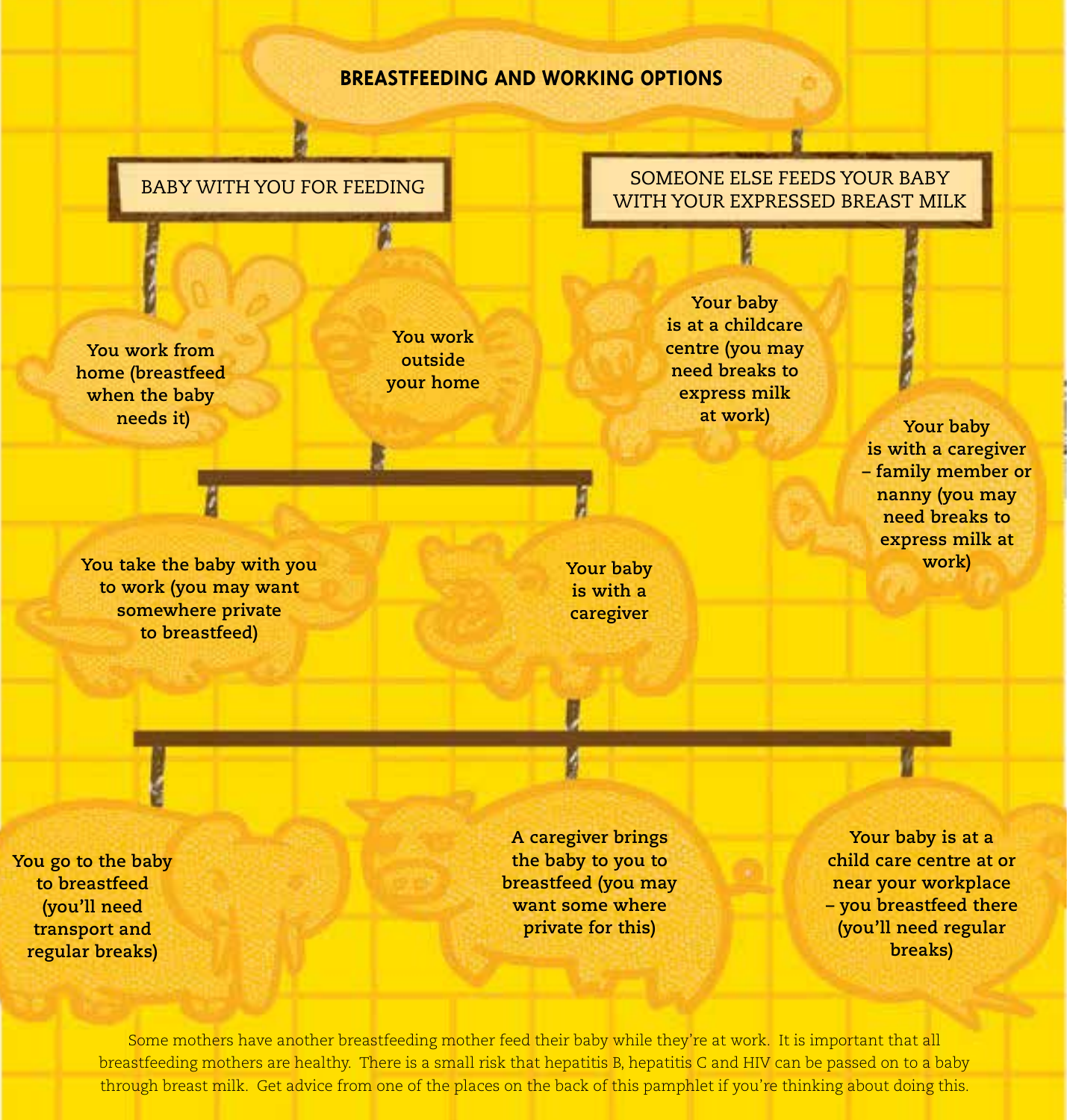# **BEFORE YOU GO BACK TO WORK**

#### **Talk to your employer. (You may want to take someone with you.)**

- $\hat{\mathbf{x}}$  Explain the benefits for your employer of you continuing to breastfeed.
- $\hat{x}$  Explain that to breastfeed or express, all you will need is:

★★ a clean, private place

- ★★ a comfortable chair
	- ★★ at least two 20 minute breaks.

And if you're expressing:

★★ a power point (if you're using an electric pump)

★★ a fridge or somewhere to store a chillybin with ice packs

 $\star\star$  running water to wash expressing equipment.

IF YOU HAVE DIFFICULTIES GETTING SUPPORT FROM YOUR WORKPLACE, PHONE THE EEO TRUST (09) 525 3023 OR VISIT WWW.DIVERSITYWORKSNZ.ORG.NZ

**If you're going to be giving your baby expressed breast milk:** 

- $\hat{x}$  Make sure that breastfeeding is going really well first.
- ✩ Start expressing 2–3 weeks before you go back to work.
- ✩ Get baby used to having your expressed milk.
- ✩ Get baby used to being fed by someone else besides you.
	- ✩ Keep breastfeeding often.

✩ Build up a good supply of expressed milk in the freezer.



IF YOU DECIDE TO STOP BREASTFEEDING, TRY NOT TO DO THIS AT THE SAME TIME AS STARTING WORK. THIS IS HARD ON BOTH YOU AND YOUR BABY.

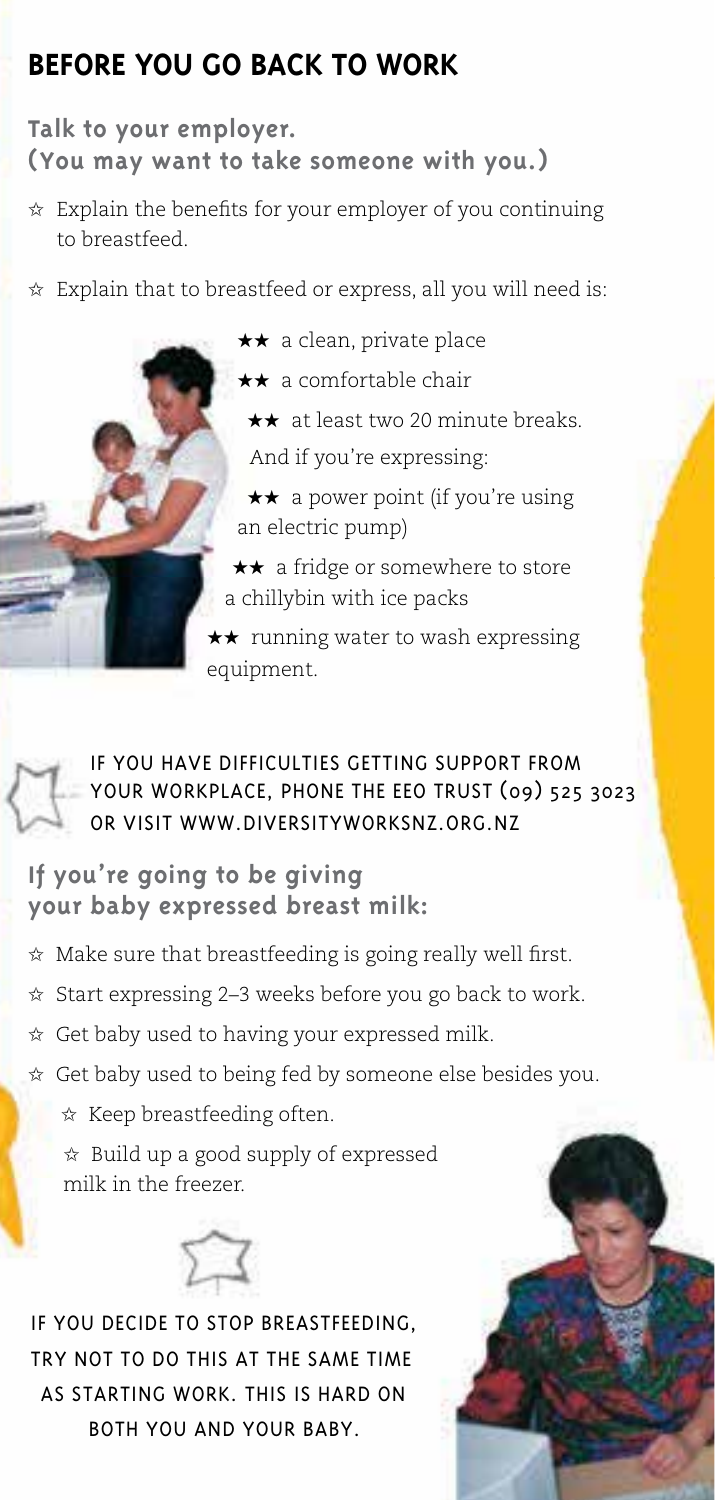



**HAND** 

#### **Storing**

★ Express your breast milk into a clean, airtight container with a sealed lid.

★ Date all stored milk.

★ Refrigerate or freeze breast milk as soon as possible. Store in the bottom half of the fridge or freezer and towards the back.

★ Store breast milk for:

- ★★ 4 hours at room temperature (keep it cool in a damp towel)
- ★★ 48 hours (2 days) in the fridge
- ★★ 2 weeks in the freezer box in the fridge
- ★★ 3–6 months in the separate freezer part of the fridge-freezer
- ★★ 6 months in a separate chest freezer.
- $\star$  If expressing at work, store milk in fridge or chillybin with ice packs until you get home.

★ Thaw frozen milk gradually.

 ★ Breast milk is OK for up to 24 hours after thawing.

★ Don't refreeze after thawing.

DO NOT BOIL OR MICROWAVE BREAST MILK.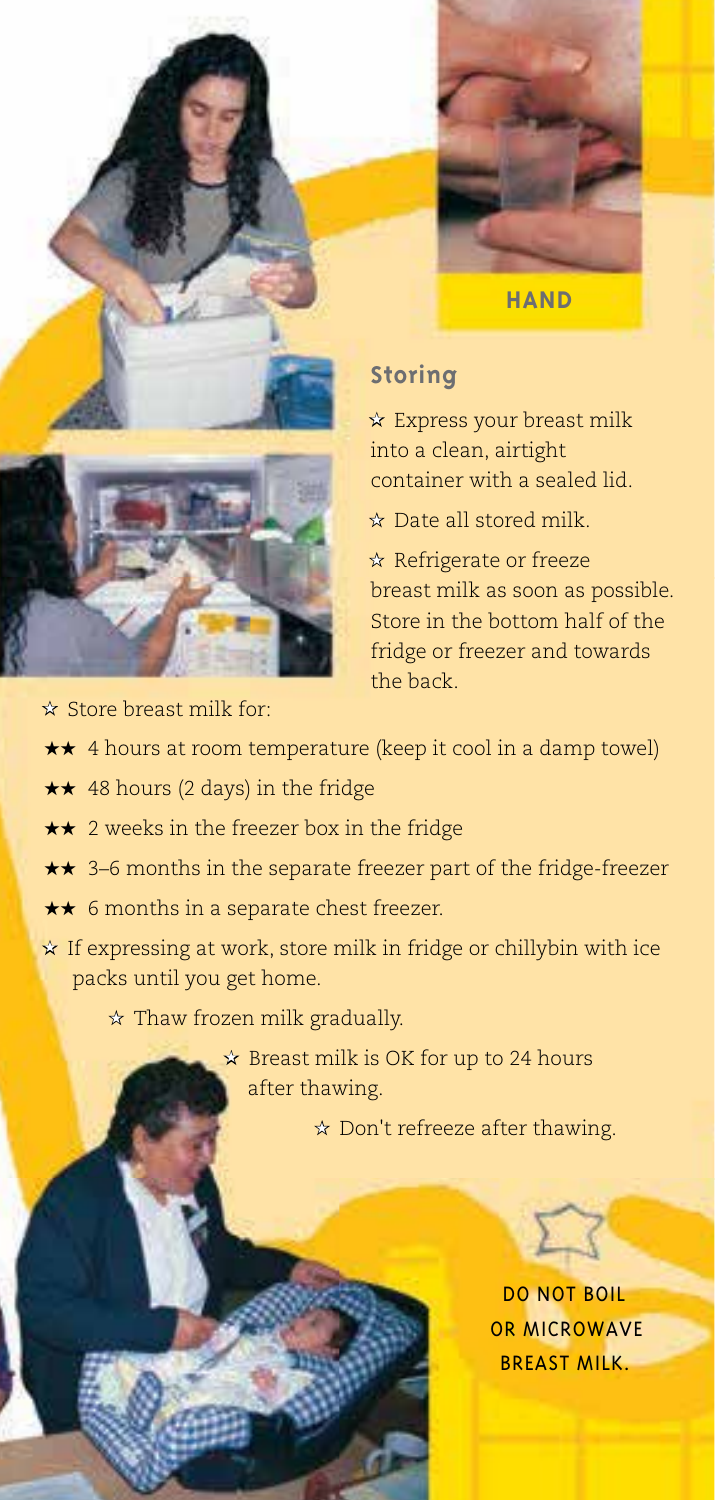



**ELECTRIC PUMP MANUAL PUMP** 

### **EXPRESSING MILK**



BUY OR HIRE AN ELECTRIC PUMP FROM A PHARMACY, LACTATION CONSULTANT OR HOSPITAL.



IF YOU THINK YOUR MILK SUPPLY IS GETTING LOW, BREASTFEED AND EXPRESS MORE OFTEN

#### **Cleaning**

- ★ Wash and rinse pumps and containers in very hot water.
- ★ If your baby is under three months old, sterilise pumps and containers by:
- ★★ boiling in water for 5 minutes, or
- ★★ soaking in a sterilising solution for 1 hour.
- (Some pumps can be sterilised in a microwave.)



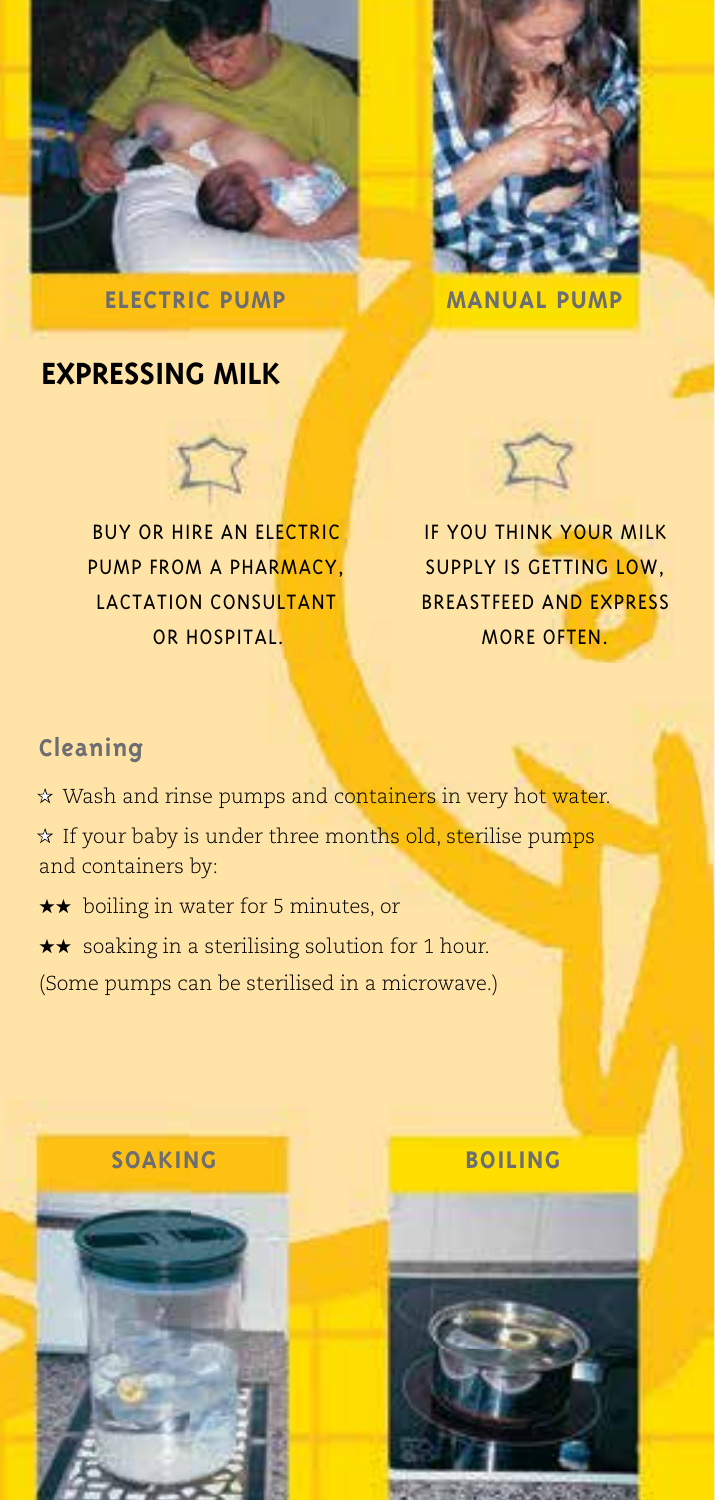#### **Malia – Went back to work at the hospital when**  her baby was  $\boldsymbol{\mu}$  months.

*Before Zoe was born, I thought I'd go back to work straight away, but I was so tired after the birth. Now I work three days a week at the hospital, and there's a creche right there. When she first went there she was feeding a lot, so she had formula twice a day as well as a breastfeed at lunchtime. My breasts got so full I had to express a bit at work, and I took that milk down for her as well. Then I decided I wanted to express enough for her to have only breast milk. I rang La Leche League, and they gave me information on how to slowly build up my milk supply so I had enough milk to feed her all day. Now she's nearly a year old. I still go down and feed her at lunchtime, but she doesn't need the other feeds during the day.* 



YOUR BABY WILL BENEFIT FROM BEING BREASTFED AT ANY AGE – BREASTFEED AS LONG AS YOU CAN.

#### **Dawn – Sometimes works from home and sometimes takes her baby to work with her. The baby is 10 weeks old.**

*I needed to go back to work soon after Solomon was born because I'm on my own. Luckily I do the sort of work that I can take a baby to. He comes with me and sleeps in the bassinet by my desk. I can breastfeed him whenever I want. It works well now while he's so young, but when he's a bit older and getting into everything, I'll have to find a caregiver for him. About a month ago, it was really painful when he was feeding because I had cracked nipples. I went to the Plunket Family Centre near me, and they showed me how to latch him on properly (he was only half on), and now it's fine. Lucky for me my flatmate loves cooking and makes dinner most nights, and Mum comes round in the weekend so I can have a rest.* 



TAKE CARE OF YOURSELF – ASK FOR HELP FROM FRIENDS, FAMILY AND WHANAU.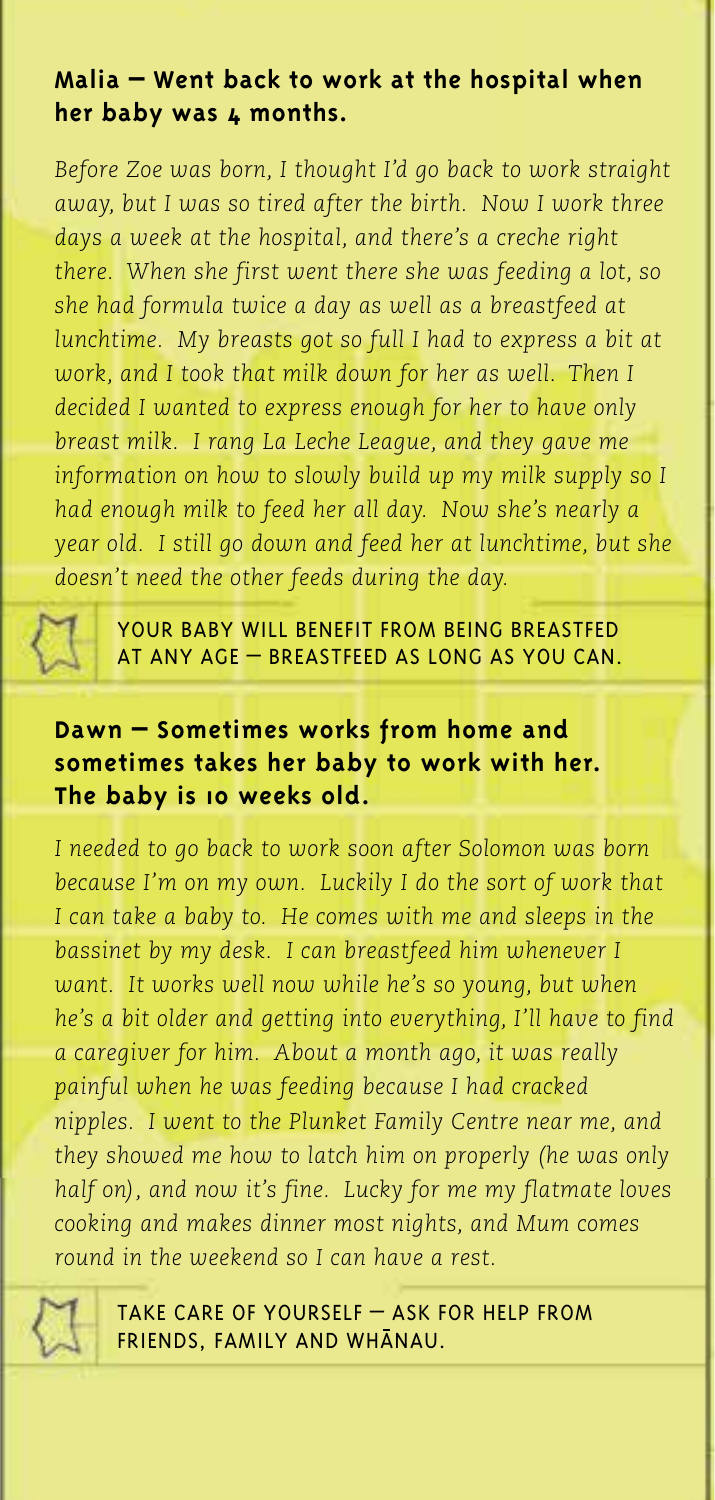#### **Rebecca – Rebecca's partner Joe looks after their 5 month-old baby while she studies at Tech.**

*Joe looks after Isaac while I go to my morning lectures. Before I go, I feed him and then hand-express a bit of milk for Joe to give him while I'm out. By the time I get home about 1.30, he's ready for another feed. Joe starts work at 4.00 so we have a little bit of time together before he goes. I learned how to breastfeed from watching my sisters feed their kids.* 



BREASTFEEDING WORKS BY SUPPLY AND DEMAND THE MORE YOU FEED YOUR BABY. THE MORE MILK YOU'LL HAVE.

#### **Caroline – went back to work fulltime when her baby Willa was 13 weeks old. Willa's Dad looks after her.**

*I was nervous about returning to work – we would all have to figure out how to handle breastmilk, pumps and bottles. We had wonderful support from our midwife, who encouraged us to first form a solid breastfeeding relationship before worrying about bottles and pumps. We also had fantastic support from our tamariki ora nurse. She reassured me about my ability to manage and coached Willa's Dad through his new bottle-feeding role. My work has a special room for parents, complete with a fridge and a sink, and I made it my own for the year. I tried hard to not be awkward or embarrassed about expressing at work – this meant that sometimes I had to excuse myself from meetings or conversations to "go and sort my boobs out". Being stressed, thirsty or hungry really affected my supply at work, and on some days I had to try really hard to de-stress before I could express. To help I stuck pictures of Willa on the walls, booked protected time in my diary for two expressing breaks each day, and added a reminder to my diary each night to 'take milk home'. Having a supportive manager and team really helped.* 



IF YOU'RE BREASTFEEDING, EAT WELL AND DRINK PLENTY OF WATER.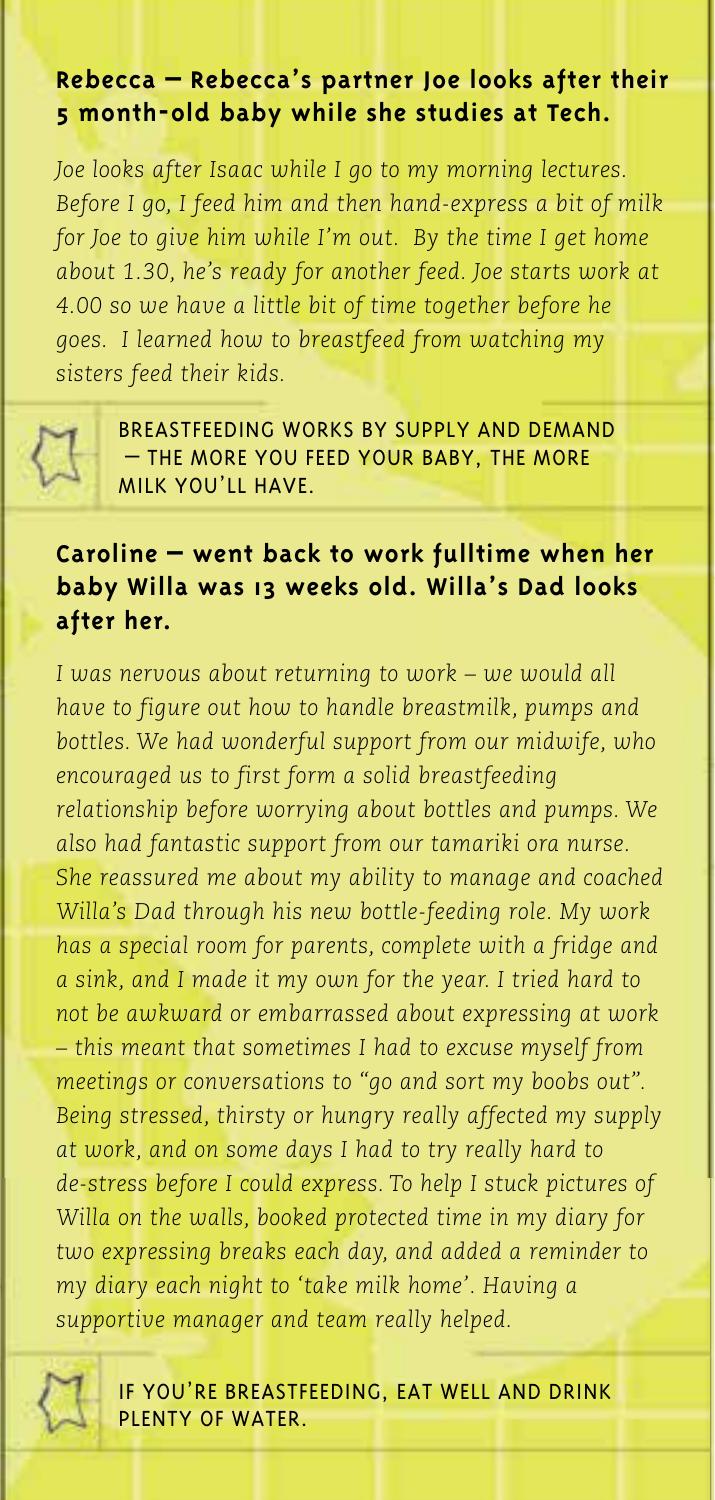#### **Hinemoa – Went back to work when her baby was 6 months. The baby goes to a kohanga reo.**

Ani goes to kōhanga while I'm at work. It's a busy day. I *breastfeed her in the morning when she first wakes up and then a quick top-up before we go. I express twice at work (I have long morning and afternoon teas and no lunch break). I hired an electric pump from the pharmacy. I go*  into the first-aid room, get out my bottles, and away I go! It's quite nice being in there on my own. I couldn't get much milk at first – but I rang the hospital where Ani *was born and they put me onto a lactation consultant who helped me heaps. Anyway, there's no fridge at work so I store my milk in a chillybin with ice-packs until I get home. Then I put the bottles in the fridge and give Ani the breast straight away. The next day we start all over again. I take the expressed milk from the day before for her feeds*  at kōhanga. They're great there and understand that I *want to keep breastfeeding her. It's really important for me to know she's getting something special when I'm not there.* 



DO A PRACTICE RUN BEFORE RETURNING TO WORK TO MAKE SURE EVERYTHING RUNS SMOOTHLY ON THE DAY.

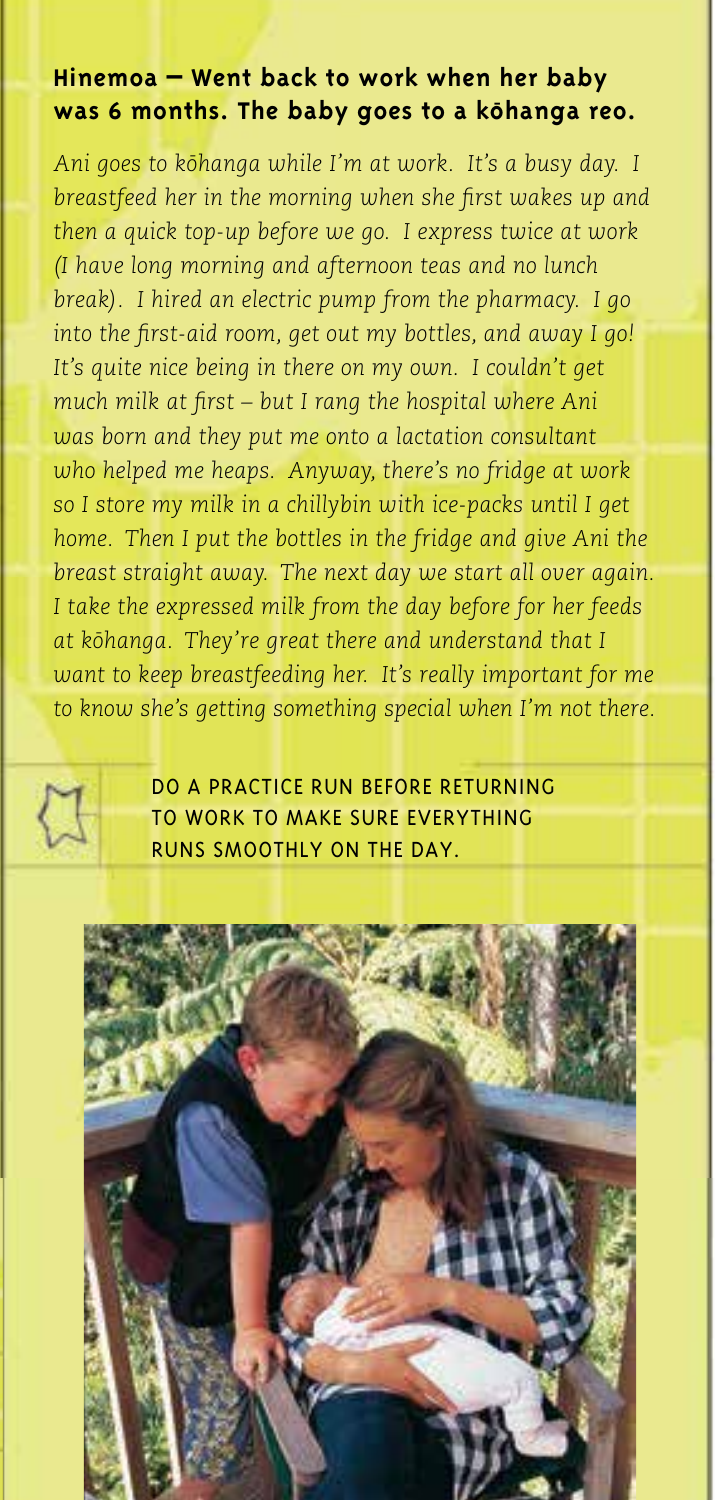

# **GETTING SUPPORT FOR YOURSELF**

**Ask family and friends for help** 

 $\hat{x}$  Be specific about what needs doing, eg, housework, cooking, shopping, washing, looking after older children.

✩ Your partner and/or other family members can help with the baby, eg, bathing, playing, singing, changing nappies, reading stories.